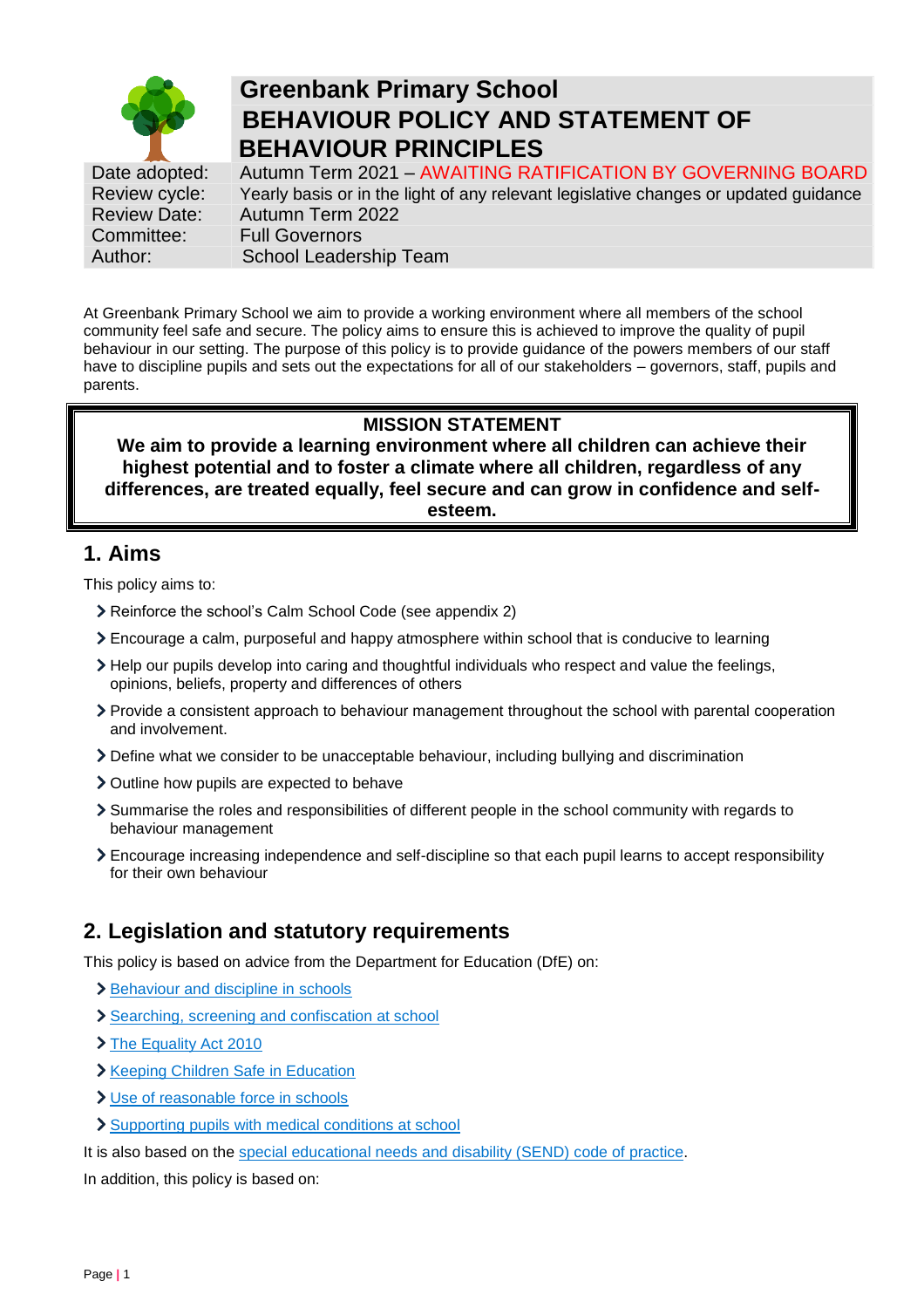- Section 175 of the [Education Act 2002,](http://www.legislation.gov.uk/ukpga/2002/32/section/175) which outlines a school's duty to safeguard and promote the welfare of its pupils
- Sections 88-94 of the [Education and Inspections Act 2006,](http://www.legislation.gov.uk/ukpga/2006/40/section/88) which require schools to regulate pupils' behaviour and publish a behaviour policy and written statement of behaviour principles, and give schools the authority to confiscate pupils' property
- [DfE guidance](https://www.gov.uk/guidance/what-maintained-schools-must-publish-online#behaviour-policy) explaining that maintained schools must publish their behaviour policy online

## **3. Definitions**

#### **Discipline** is defined as:

The practice of teaching children to follow the school rules either through direct instruction or by example to ensure that the school environment is a safe and happy place in which to learn and play. Positive praise and rewards will be the main approach however, for some pupils appropriate consequences or sanctions may be needed to help them to develop a better understanding of what is expected; these will be suited to the age or level of understanding of the individual pupil. The aim for most pupils is that they will develop self-discipline – the ability to control themselves, to work hard, follow the school rules and behave in an acceptable way without needing anyone else to tell them what to do – this is **expected behaviour** at Greenbank Primary.

#### **Misbehaviour** is defined as:

- Disruption in lessons, in corridors between lessons, and at break and lunchtimes
- Non-completion of classwork or homework
- > Poor attitude

**Serious misbehaviour** is defined as:

- > Repeated breaches of the school rules
- Any form of bullying
- Sexual assault, which is any unwanted sexual behaviour that causes humiliation, pain, fear or intimidation
- Sexual harassment, meaning unwanted conduct of a sexual nature, such as:
	- Sexual comments
	- Sexual jokes or taunting
	- Physical behaviour like interfering with clothes
	- Online sexual harassment such as unwanted sexual comments and messages (including on social media), sharing of nude or semi-nude images and/or videos, or sharing of unwanted explicit content
- Vandalism
- > Theft
- > Fighting
- > Smoking
- Racist, sexist, homophobic or discriminatory behaviour
- Possession of any prohibited items. These are:
	- Knives or weapons
	- Alcohol
	- Illegal drugs
	- Stolen items
	- Tobacco and cigarette papers
	- Fireworks
	- Pornographic images
	- Any article a staff member reasonably suspects has been, or is likely to be, used to commit an offence, or to cause personal injury to, or damage to the property of, any person (including the pupil)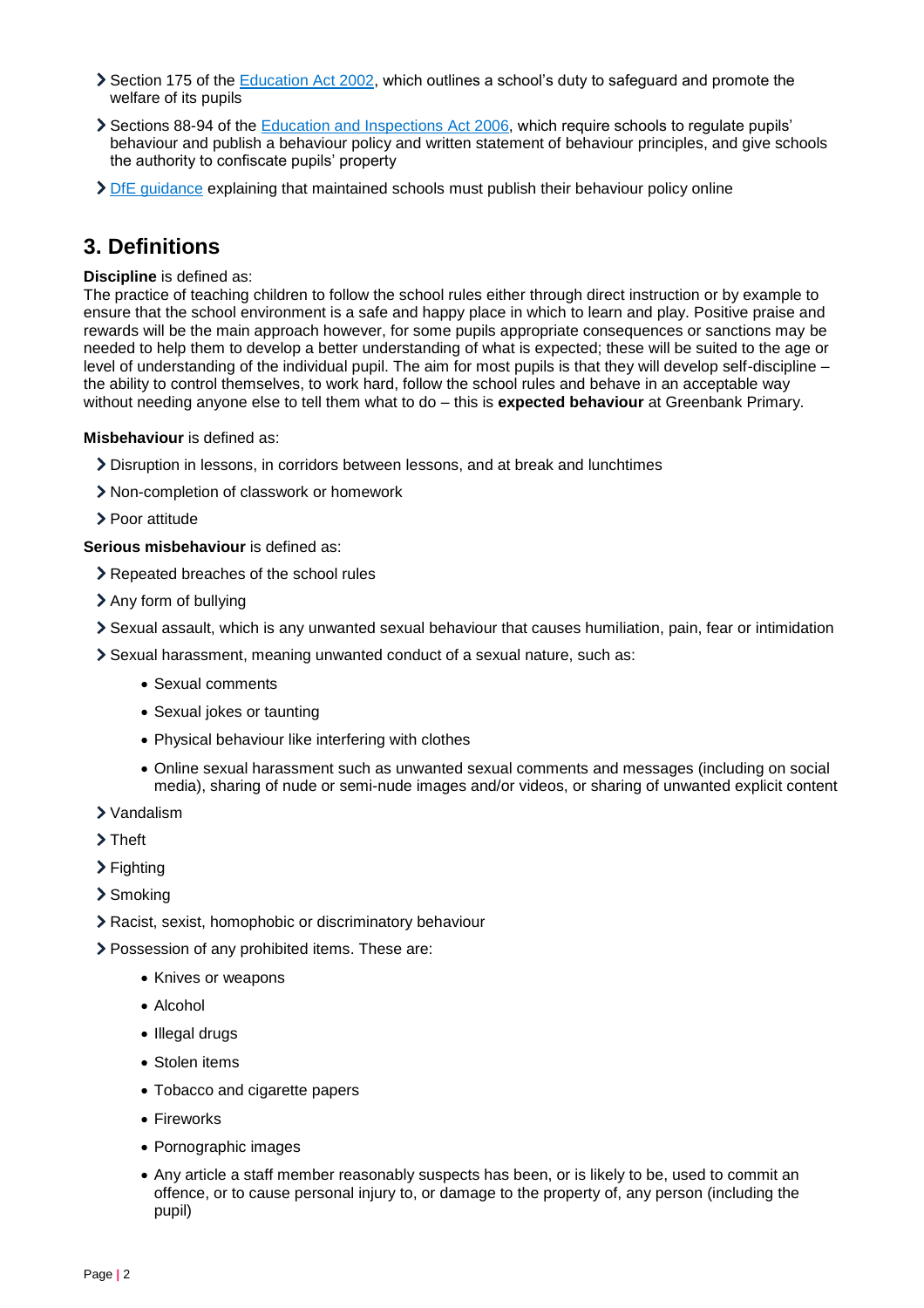# **4. Bullying**

**Bullying** is defined as the repetitive, intentional harming of one person or group by another person or group, where the relationship involves an imbalance of power.

Bullying is, therefore:

- Deliberately hurtful
- **Exercise** > Repeated, often over a period of time
- > Difficult to defend against

Bullying can include:

| <b>TYPE OF BULLYING</b>                                                                                                                                                               | <b>DEFINITION</b>                                                                                                                                                                   |
|---------------------------------------------------------------------------------------------------------------------------------------------------------------------------------------|-------------------------------------------------------------------------------------------------------------------------------------------------------------------------------------|
| Emotional                                                                                                                                                                             | Being unfriendly, excluding, tormenting                                                                                                                                             |
| Physical                                                                                                                                                                              | Hitting, kicking, pushing, taking another's belongings, any use of violence                                                                                                         |
| Prejudice-based and<br>discriminatory, including:<br>$\bullet$ Racial<br>$\bullet$ Faith-based<br>• Gendered (sexist)<br>• Homophobic/biphobic<br>• Transphobic<br>• Disability-based | Taunts, gestures, graffiti or physical abuse focused on a particular<br>characteristic (e.g. gender, race, sexuality)                                                               |
| Sexual                                                                                                                                                                                | Explicit sexual remarks, display of sexual material, sexual gestures,<br>unwanted physical attention, comments about sexual reputation or<br>performance, or inappropriate touching |
| Direct or indirect verbal                                                                                                                                                             | Name-calling, sarcasm, spreading rumours, teasing                                                                                                                                   |
| Cyber-bullying                                                                                                                                                                        | Bullying that takes place online, such as through social networking sites,<br>messaging apps or gaming sites                                                                        |

Details of our school's approach to preventing and addressing bullying are set out in our anti-bullying strategy <https://greenbank-primary.co.uk/wp-content/uploads/2021/10/Anti-Bullying-Policy-March-2021.pdf>

# **5. Roles and responsibilities**

Behaviour Management is the responsibility of all stakeholders at Greenbank Primary School.

We are committed to encouraging good behaviour in an atmosphere of mutual respect. A clear school behaviour policy, consistently and fairly applied, underpins effective education. All stakeholders should be clear of the high standards of behaviour expected of all pupils at all times. We wish to acknowledge the responsibility of all those in the school community – teaching and non-teaching staff, governors, parents and pupils in achieving this aim.

### **5.1 The governing board**

The governing board is responsible for reviewing and approving the written statement of behaviour principles (appendix 1).

The governing board will also review this behaviour policy in conjunction with the headteacher and monitor the policy's effectiveness, supporting the Headteacher in carrying out these guidelines.

The Headteacher has the day to day authority to implement the school behaviour and discipline policy, but the Governors may give advice to the Headteacher about particular disciplinary issues. The Headteacher must take this into account when making decisions about matters of behaviour.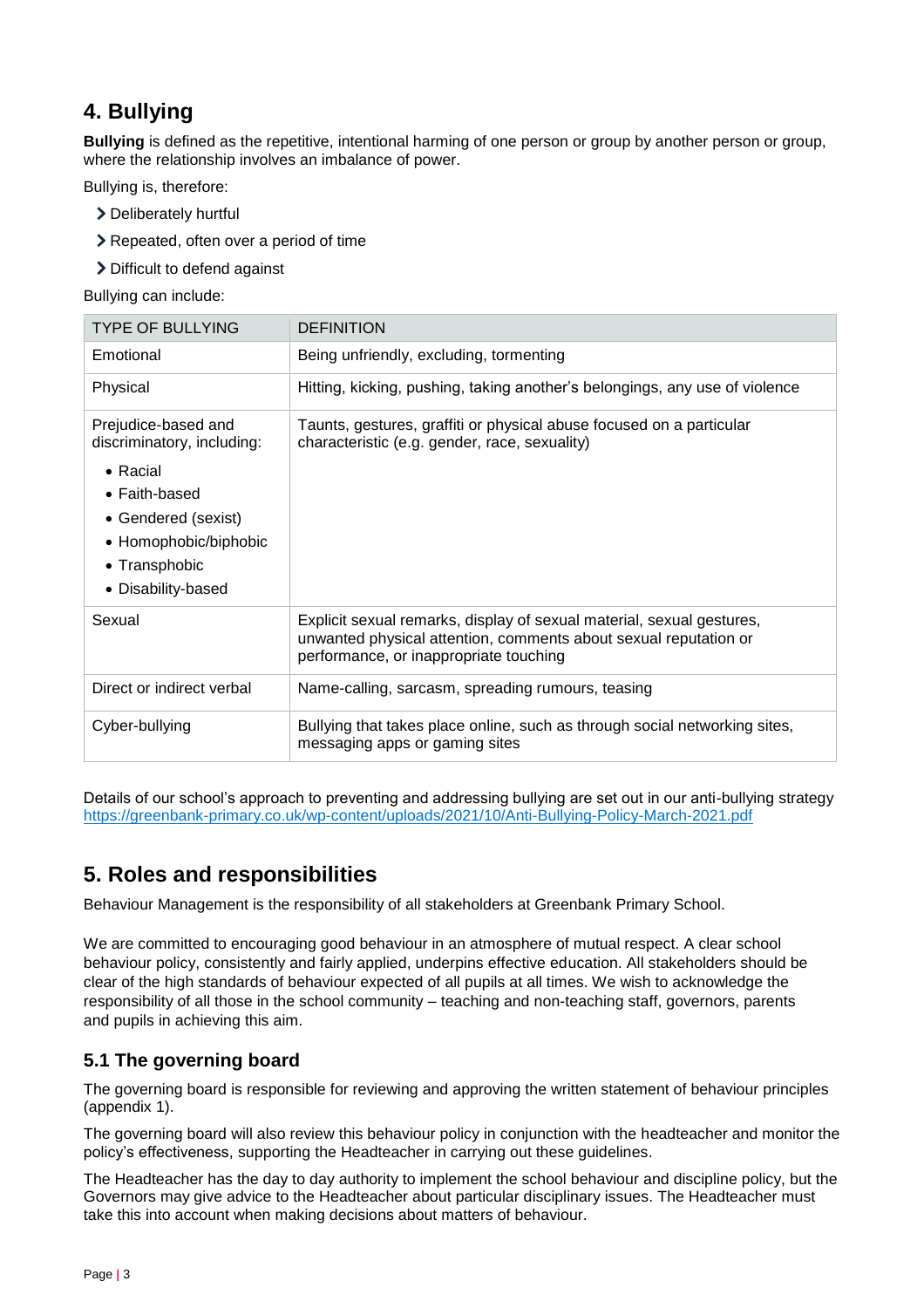#### **5.2 The Headteacher**

It is the responsibility of the Headteacher, under the School Standards and Framework Act 1998, to implement the school behaviour policy consistently throughout the school.

The headteacher is responsible for reviewing this behaviour policy in conjunction with the governing board, giving due consideration to the school's statement of behaviour principles (appendix 1). The headteacher will also approve this policy. The Headteacher should also report to governors, when requested, on the effectiveness of the policy.

The headteacher will ensure that the school environment encourages positive behaviour and that staff deal effectively with poor behaviour, and will monitor how staff implement this policy to ensure rewards and sanctions are applied consistently.

The Headteacher supervises records of all reported serious incidents of misbehaviour.

The Headteacher has the responsibility for giving fixed-term exclusions to individual pupils for serious acts of misbehaviour. For repeated or very serious acts of antisocial behaviour, the Headteacher may permanently exclude a pupil. Both these actions are only taken after the school Governors have been notified.

#### **5.3 Staff**

It is the responsibility of the class teacher to ensure that the school rules are enforced in their class, and that their class behaves in a responsible manner during lesson time.

Staff are responsible for:

- Implementing the behaviour policy consistently
- > Modelling positive behaviour
- Providing a personalised approach to the specific behavioural needs of particular pupils
- Recording behaviour incidents on CPOMS using appendix 3 as a proforma for what to record

The senior leadership team will support staff in responding to behaviour incidents.

It is the responsibility of all classroom based staff to ensure that the Calm School Code is enforced in their class, and that the children behave in a responsible manner during learning time.

The class teacher will discuss the whole-school Calm School Code (see Appendix 2) with their class at the start of the new academic year and reinforce these throughout the teaching day. These will be clearly displayed in every classroom and communal rooms across the school. In addition to the Calm School Code, classes will have their own classroom charters (the 'Pupil Code of Conduct' section of this policy should be used as the bases for writing a charter with a class), which are agreed by the pupils and displayed on the wall of the classroom, next to the Calm School Code. In this way, every pupil in the school knows the standard of behaviour that we expect in our school.

All staff must hold high expectations of the pupils in terms of behaviour, and strive to ensure that all pupils work to the best of their ability. Staff must treat each pupil fairly, with respect and understanding and enforce the Calm School Code and classroom charter consistently in line with the aims of this policy.

For all low-level incidents (Stages 1 to 3 below), the class teacher must deal with incident him/herself, following the agreed consequence procedures (see Behaviour Scale – appendix 4). If the misbehaviour continues, escalates or the action is deemed to be beyond Stage 3, the class teacher must seek immediate help and advice from a member of the Senior Leadership Team, complete a 'Stage 4' or 'Stage 5' form (see Appendix 5a and 5b) and pass it to the Designated Safeguarding Lead or a Deputy Designated Safeguarding Lead.

The class teacher may be asked to contact a parent(s), be present in meetings with a parent(s), if there are concerns about the behaviour or welfare of a pupil (Stage 4, 5 or preventing it reaching this level).

Staff who are on duty at lunchtime have the responsibility to deal with minor incidents and alert the pupil's teacher to the incidents when recording the behaviour on CPOMS using the appropriate categories. For more serious incidents at lunchtime, staff must inform a member of the Senior Leadership Team. These must be recorded on a Stage 4 or Stage 5 form.

Non-classroom based staff (e.g. administration staff, premises staff) should ensure that rules are being followed by the pupils as they move around school. Any incidents noted by the non-classroom based staff should be dealt with and where appropriate, be reported to the class teacher or the Senior Leadership Team. These may also be recorded in Behaviour Books or on CPOMS using the appropriate categories. Staff will be advised if this is the case.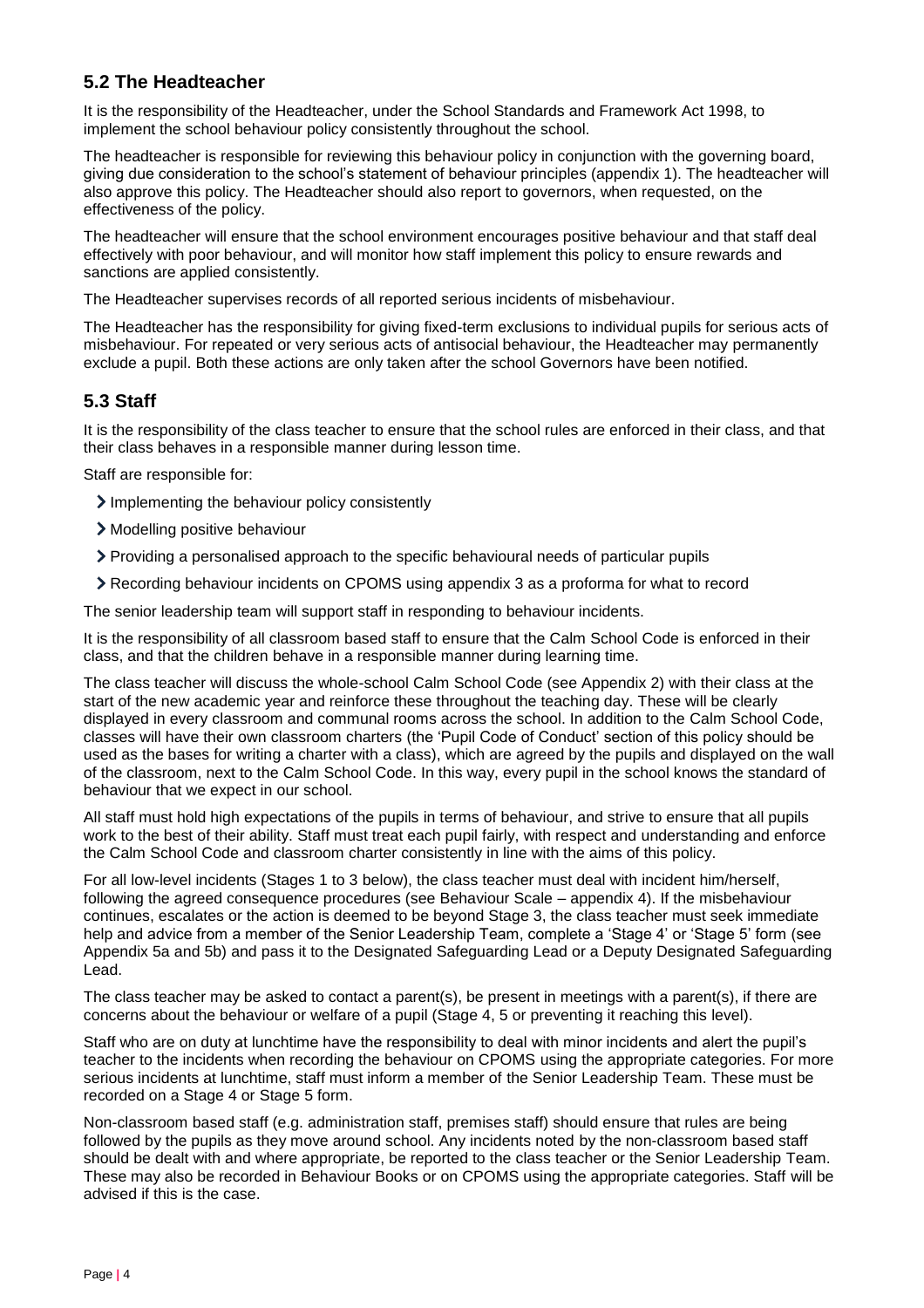### **5.4 Parents**

The school will work collaboratively with parents, so that our pupils receive consistent messages about how to behave at home and at school.

Parents are expected to support and co-operate with the school in disciplining their pupil and foster a good relationship with the school. Parents must be aware of the Calm School Code and classroom charters and support the school in implementing these.

We explain and publish our behaviour policy, Calm School Code and classroom charters, on the school website for our parents to see.

We try to build a supportive dialogue between the home and the school, and we inform parents immediately if we have serious concerns about their pupil's welfare or behaviour. It is expected by the school, that parents should inform the school of any changes in circumstances that may affect their child's behaviour.

If the school has to use reasonable sanctions as consequences for a pupil, parents would be expected to support the actions of the school. If parents have any concern about the way that their pupil has been treated, they should initially contact the class teacher promptly. If the concern remains, they should contact the Deputy Headteacher or the Assistant Headteacher. If these discussions cannot resolve the problem, then the Headteacher should be informed. A formal grievance or appeal process can be implemented through the Governors.

## **6. Pupil code of conduct**

Pupils are expected to adhere to the Calm School Code (Act kindly, Listen carefully, Move calmly and Speak nicely) at all times. By doing this the following behaves are also expected:

- > Behave in an orderly and self-controlled way
- Show respect to members of staff and each other
- $\geq$  In class, make it possible for all pupils to learn
- Move quietly around the school
- Treat the school buildings and school property with respect
- Wear the correct uniform at all times
- Accept sanctions when given
- Refrain from behaving in a way that brings the school into disrepute, including when outside school

We recognise that positive behaviour must be carefully developed and supported. Creating an environment which promotes positive behaviour can only be achieved when pupils are taught what positive behaviour is and what it looks like. This is modelled and reinforced by all staff, at all times.

Similarly, sanctions and consequences for incidents must be understood by our pupils so they can learn from them. This is key to ensuring a positive environment for behaviour is created at our school.

This is achieved and reinforced through:

- > Assemblies
- Circle-Time
- PSHE and P4C lessons (through the use of the Jigsaw schemes)

## **7. Rewards and sanctions**

At Greenbank we will:

- Have a wide range of appropriate rewards and sanctions and ensure they are applied fairly and consistently by all staff;
- Ensure that planning about behaviour improvement is informed by statistical information;
- Use praise to motivate and encourage pupils;
- Make pupils aware of sanctions that will be applied for poor behaviour choices.
- Identify the strengths and weaknesses of pupil's emotional literacy skills and provide support to develop areas where there is a skills deficit;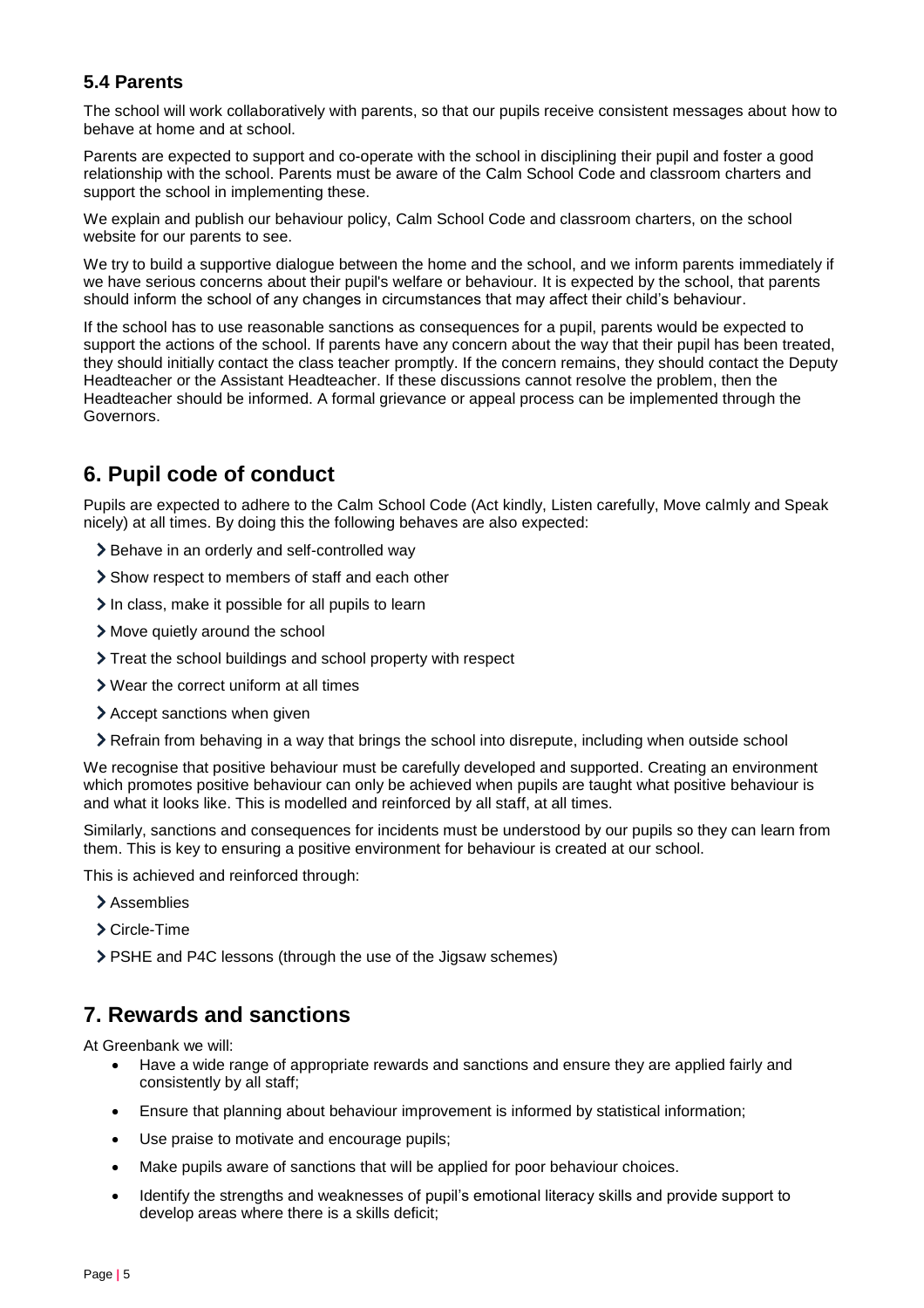- Use a common language to describe behaviour;
- Teach all pupils self-regulation skills through our PSHE curriculum, circle time, Philosophy 4 Children and other targeted resources
- Arrange additional small group support or individual for pupils who need it
- Work alongside external services such as Educational Psychology, SENISS (Special Educational Needs Inclusion Support Service) and CAMHS (Pupil and Adolescent Mental Health Services) to access appropriate support for pupils.

#### **7.1 List of rewards and sanctions**

Positive behaviour will be rewarded with:

- Verbal and visual praise
- > Stickers
- Child sent to other teachers and Headteacher for praise
- Letters or phone calls home to parents
- > Special responsibilities/privileges

The school may use one or more of the following sanctions in response to unacceptable behaviour:

- > A verbal reprimand
- Sending the pupil out of the class to reflect on their behaviour and be supervised elsewhere
- Expecting work to be completed at home, or at break or lunchtime
- Detention at break or lunchtime, or after school
- > Referring the pupil to a senior member of staff
- > Letters or phone calls home to parents
- Agreeing a behaviour contract

#### **It is a firm expectation that staff manage behaviour in class through effective teaching and pupil management.** Pupils should only be brought to the Senior Leadership Team as a

last resort for serious/persistent disruptions to learning or dangerous behaviour.

#### **Stages of Tracked Behaviour**

STAGE 1 All staff mange low level behaviour in class following the school's behaviour system. A warning with a quick explanation of the pupil's behaviour and a positive request to improve their behaviour. Appropriate phrases:

'X, it is now time to make a sensible choice.'

'I like the way Y is sitting' (deliberate praising of a child sitting close to X).

'X, sit down, thank you.'

All staff manage one off serious disruptions in class and log the incident on CPOMS. If incidents become more regular – move to stage 2.

- STAGE 2 2-5 minutes time out in the classroom sitting alone in a designated area, thinking about their behaviour and the poor choice they are making. Timings related to age of children.
- STAGE 3 5-10 minutes time out in a different classroom, thinking about their behaviour and the poor choices they are making. Timings related to age of children.
- STAGE 4 The class teacher will discuss the behaviour with the pupil at playtime or lunchtime. The pupil completes a Stage 4 record sheet reflecting on the rules they have broken, why they chose to do it and what they can do to make amends. The pupil misses their playtime (10 mins) – they stay inside with their teacher. The record sheet is passed to the Welfare Office. The Welfare Office and class teachers are expected to pass concerns that may require SENDCo intervention/referrals to the SENDCo in a timely manner. Likewise, the Welfare Officer will report any concerning behaviour to the Senior Leadership Team in a timely manner. At this stage a teacher may also contact a parent directly if a child's general behaviour is consistently below expectations.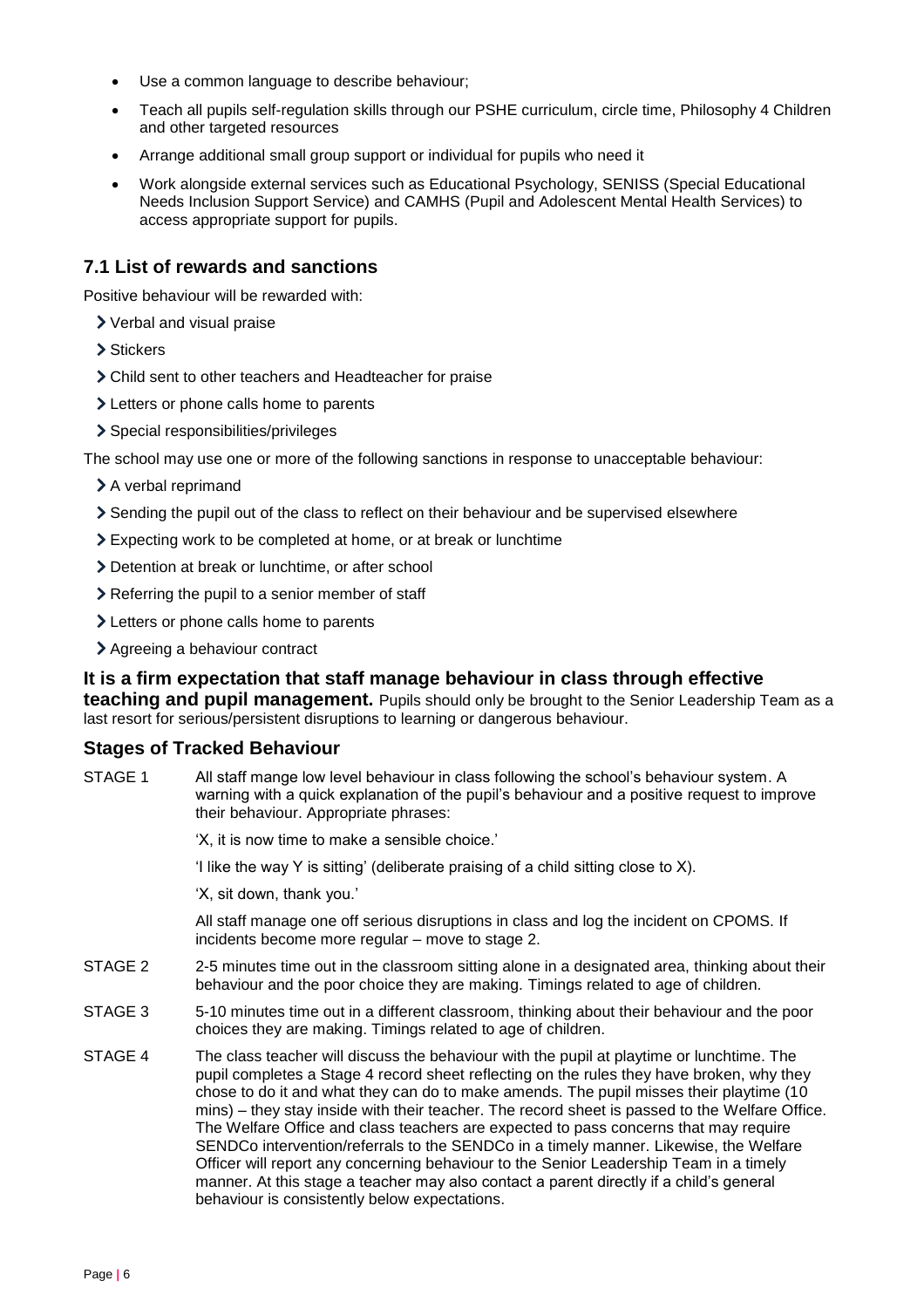STAGE 5 Were a particular child is causing serious concern the teacher, the child will be asked to work under the supervision of a member of the Senior Leadership Team and/or encouraged to work in another class and earn the right to return to their own class. Together, the class teacher and a member of the Senior Leadership Team/Headteacher, will decide what further support or action is required. Meet with parents formally will take place at this time and parents will be invited to take part in the next steps discussion.

Additional sanctions may then include:

- Engage the Wellbeing practitioner's support
- Refer to external agencies
- Alter/reduce pupils' timetables
- Individual behaviour programme (A child whose behaviour causes serious concern may be placed on an individual behaviour programme by the class teacher or Headteacher, in consultation with the parents/carers).
- Kept in at playtime / lunchtime
- Asked to go home at lunchtime this would be a fixed term exclusion
- Withdrawal from school trips and/or after-school activities. Parents are usually notified in advance if there is a likelihood of this happening
- Temporary exclusion
- Permanent exclusion

The pupil then completes a Stage 5 sheet followed by a written task (age/need appropriate).

If the incident is severe and requires the pupil to be removed immediately from the situation, the pupil will be sent to a member of the Leadership Team. Parents may be contacted immediately by telephone depending on the incident and a face-to-face meeting may be requested. The Headteacher may become involved depending on the nature, severity and frequency of the behaviour.

The member of the Leadership dealing with the incident will negotiate the pupil's return to the classroom. If due to the nature of the incident it is decided that the pupil will not return, then the pupil works out of class or in a different class for the rest of the day or longer, if deemed appropriate.

Pupils who are persistently reaching Stage 5 or Stage 4 on a frequent basis due to undesirable behaviour will be reviewed by the Senior Leadership Team. Parents will be asked to attend a meeting with member/s of the Senior Leadership Team to discuss the behaviours and plan a way forward.

If a pupil is placed on a Stage 5 during the lunchtime period, they will come straight to a member of the Senior Leadership Team for the remaining part of the lunchtime.

#### **Non-Negotiables during all the above stages**

All adults must follow through with a direct plan of action every time

Adults will only listen to one child at a time if dealing with a complaint.

Children must not interrupt adults / 'backchat'.

All adults must use a firm voice when a child has not made a good choice.

All adults must hold children lightly by the wrist when leading them to have a time-out.

All adults use language such as 'Show me that you can have kind hands, thank you' or 'Show me that you can make a good choice, thank you'.

Staff must always be aware of the children on a time-out i.e. appropriate time / not in direct sunlight

#### **7.2 Zero-tolerance approach to sexual harassment and sexual violence**

The school will ensure that all incidents of sexual harassment and/or violence are met with a suitable response, and never ignored.

Pupils are encouraged to report anything that makes them uncomfortable, no matter how 'small' they feel it might be.

The school's response will be: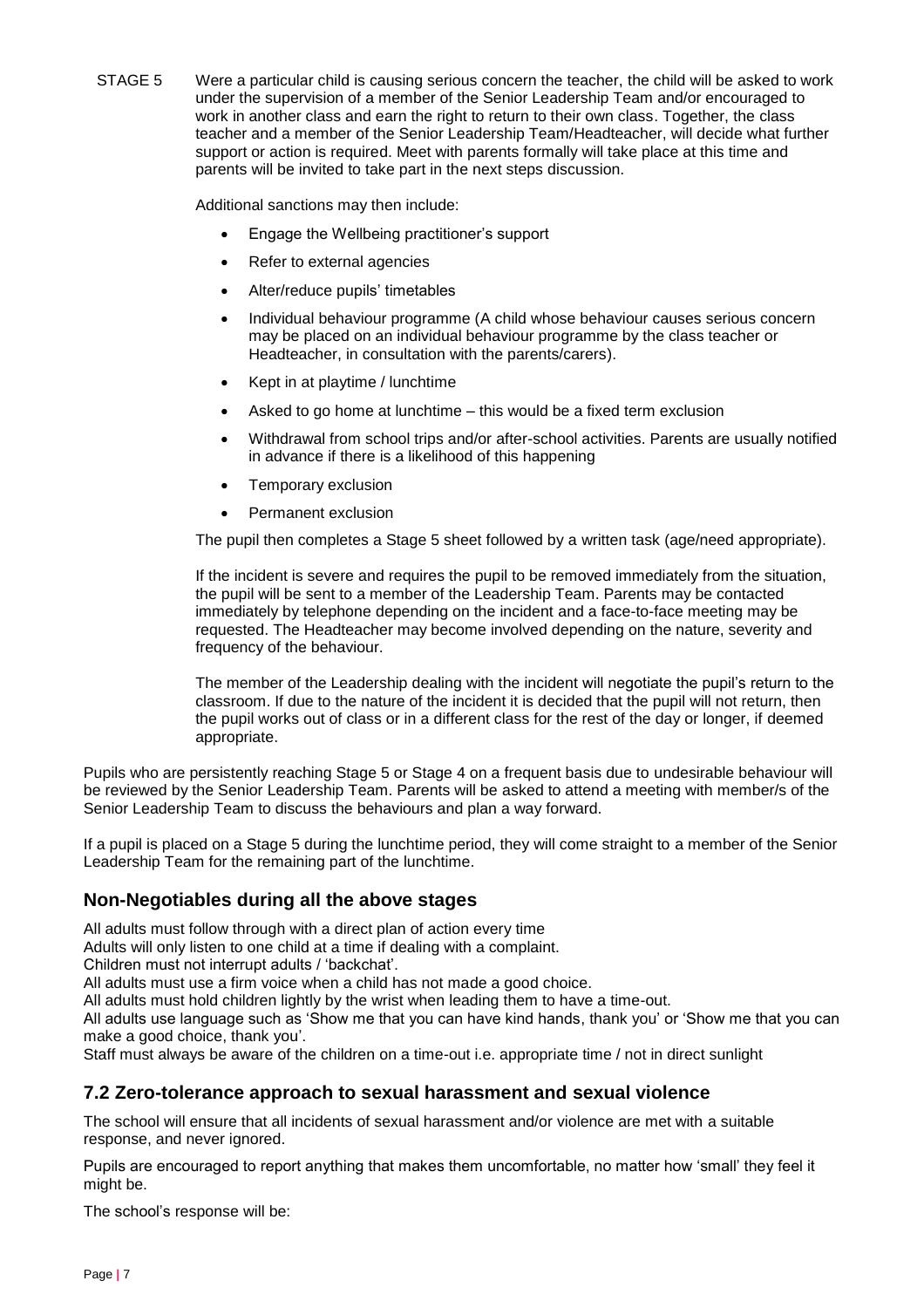- > Proportionate
- Considered
- > Supportive
- > Decided on a case-by-case basis

The school has procedures in place to respond to any allegations or concerns regarding a child's safety or wellbeing. These include clear processes for:

- Responding to a report
- Carrying out risk assessments, where appropriate, to help determine whether to:
	- Manage the incident internally
	- Refer to early help
	- Refer to children's social care
	- Report to the police

All of the above will be taught and reinforced through our PSHE curriculum. Please refer to our child protection and safeguarding policy for more information.

## **7.3 Off-site behaviour**

Sanctions may be applied where a pupil has misbehaved off-site when representing the school. This means misbehaviour when the pupil is:

- Taking part in any school-organised or school-related activity (e.g. school trips)
- > Travelling to or from school
- Wearing school uniform
- In any other way identifiable as a pupil of our school

Sanctions may also be applied where a pupil has misbehaved off-site at any time, whether or not the conditions above apply, if the misbehaviour:

- Could have repercussions for the orderly running of the school
- Poses a threat to another pupil or member of the public
- Could adversely affect the reputation of the school

Sanctions will only be given out on school premises or elsewhere when the pupil is under the lawful control of the staff member (e.g. on a school-organised trip). Following an investigation, in such cases as those listed above, the school will apply a sanction as is deemed appropriate to the behaviour in line with this policy.

## **7.4 Malicious allegations**

Where a pupil makes an allegation against a member of staff and that allegation is shown to have been deliberately invented or malicious, the school will discipline the pupil in accordance with this policy.

Where a pupil makes an allegation of sexual violence or sexual harassment against another pupil and that allegation is shown to have been deliberately invented or malicious, the school will discipline the pupil in accordance with this policy.

In all cases where an allegation is determined to be unsubstantiated, unfounded, false or malicious, the school (in collaboration with the local authority designated officer, where relevant) will consider whether the pupil who made the allegation is in need of help, or the allegation may have been a cry for help. If so, a referral to children's social care may be appropriate.

The school will also consider the pastoral needs of staff and pupils accused of misconduct.

Please refer to our child protection and safeguarding policy as well as our managing allegations against staff policy for more information on responding to allegations of abuse against staff or other pupils.

# **8. Behaviour management**

At Greenbank Primary School, we believe that positive behaviour is an essential condition for effective learning and teaching. We also believe that pupils and staff have the right to learn and teach in an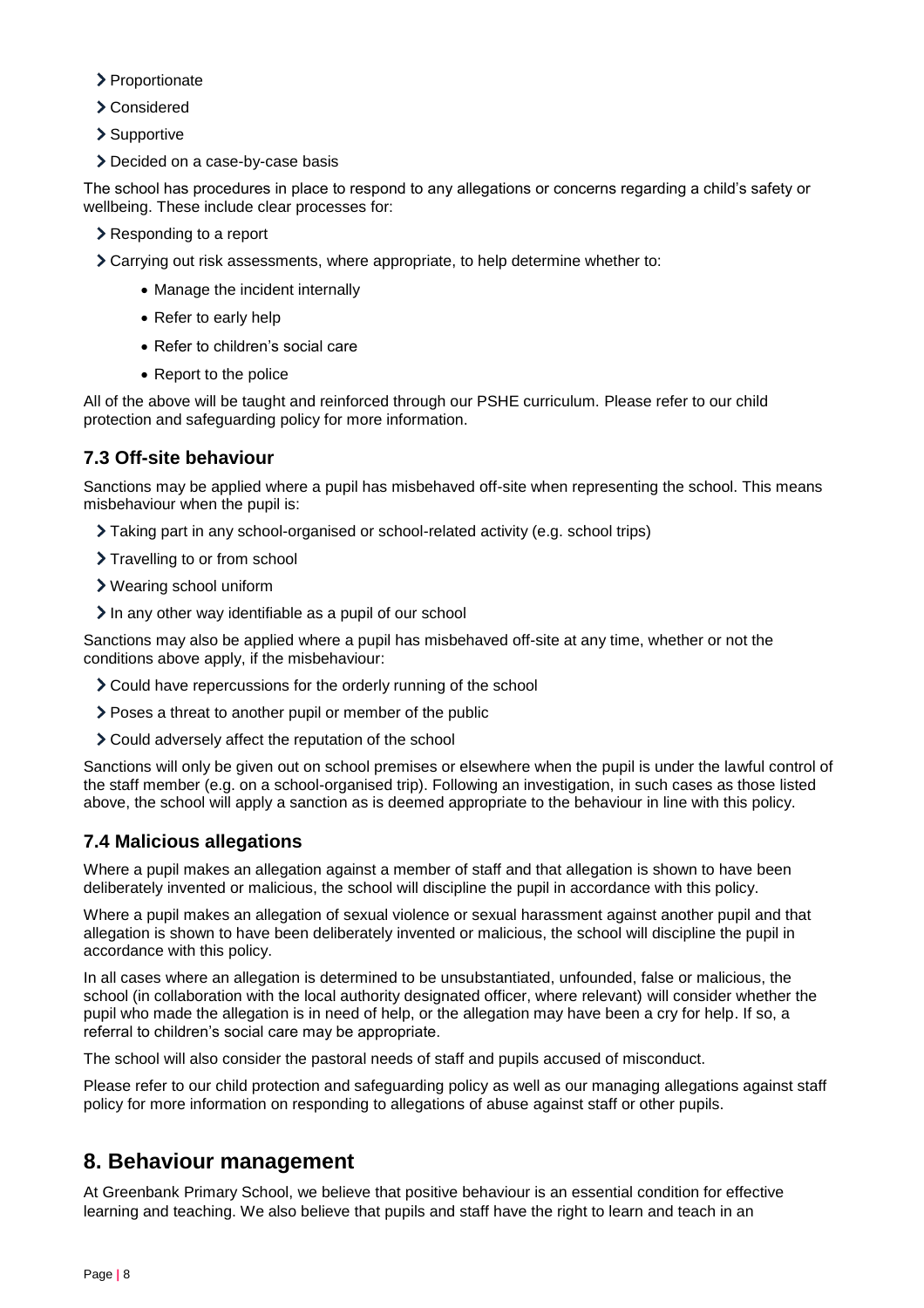environment which is safe, friendly and fair. Our school has defined a very clear set of non-negotiable standards of personal behaviour, which are based on respect for each individual in our community and their individual needs. Positive behaviour must be carefully developed and supported. Appropriate high self-esteem promotes good behaviour, effective learning and positive relationships. Put simply, we believe pupils learn best when they feel safe and happy in school.

The best results in terms of promoting positive behaviour arise from emphasising potential, rewarding success and giving praise for effort and achievement. We also know it is important to strike a balance between recognising positive behaviour and having appropriate consequences which are seen by all to be fair and just and applied consistently when standards are not maintained. Through positive role-modelling, by adults who care for them in school and through well-developed planned and stimulating learning opportunities, we believe that pupils can accept learning challenges and develop self-discipline. It is the responsibility of parents and carers to work with the school in helping to foster positive attitudes and behaviour.

#### **8.1 Classroom management**

Each classroom to have a 4 level 'traffic light' system (staff can modify to personalise for that class). All children to start daily on equivalent of green and are moved up to 'Star level' for exceptional behaviour.

If children are moved down onto equivalent of 'amber', this is the equivalent to a stage 2

If disruptive behaviour continues and a child is moved down onto equivalent of 'red', this is the equivalent to stage 3.

Teaching and support staff are responsible for setting the tone and context for positive behaviour within the classroom.

They will:

- Create and maintain a high energy, stimulating environment that encourages pupils to be engaged
- Display the pupil code of conduct in the form of their class charter alongside the Calm School Code

Develop a positive relationship with pupils, which should include:

- Be firm, fair and follow through
- Meet and greet pupils in the morning/at the start of lessons
- Establishing clear routines
- Communicating expectations of behaviour in ways other than verbally
- Highlighting and promoting good behaviour, be clear and specific
- Concluding the day positively and starting the next day afresh
- Having a plan for dealing with low-level disruption and be assertive in carrying this out (connect, correct and direct  $-$  'X, turn around, thank you')
- Using positive reinforcement **P**raise **I**n **P**ublic**; R**eprimand **I**n **P**rivate

Managing Transition

- At the point of transition from a classroom, pupils line up in silence
- Teachers meet the pupils on the playground, at their specified line-up points and times, to assist and collect their class on time
- Teachers supervise all pupils whilst exiting and entering the classroom and building
- When pupils move around school, they walk silently on the left-hand side of the staircases and corridor, with 'hands on their hips and smiles on their lips'. Once pupils exit the building they are encouraged to participate in play
- When entering the building, they are encouraged to do so calmly and silently as this prepares pupils for the next lesson. This is reinforced by all staff
- All staff play the agreed music during the beginning of the morning and afternoon sessions to promote positive and calm behaviour from all pupils

Behaviour at Playtime

We want play and leisure time to be enjoyable and relaxing for the children. It is the role of the adults to help make this time a positive one, the adults role can be remembered using the acronym **SMILE**: **SCAN** the area,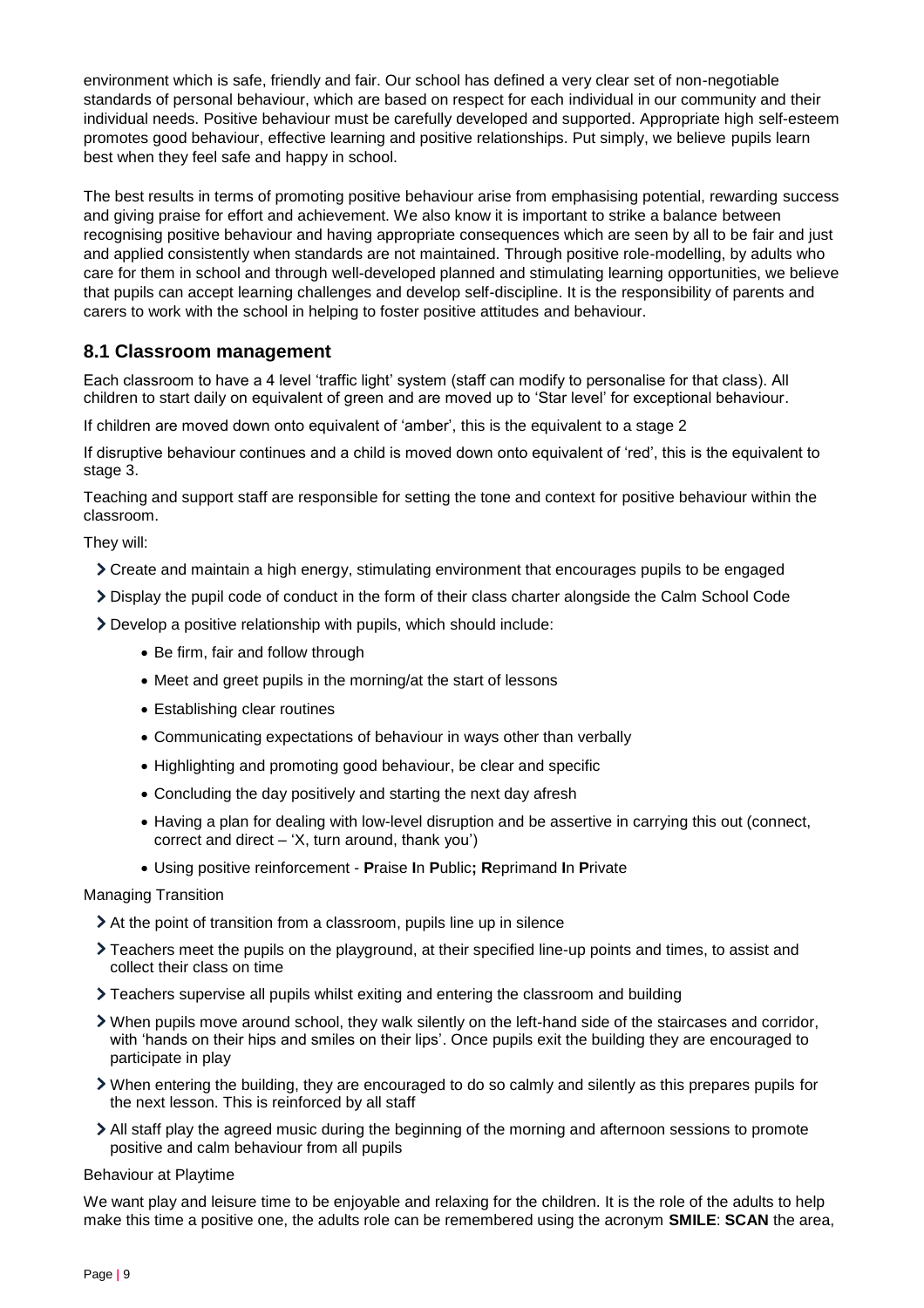**MOVE** around the area, **INTERACT** with the children in the area, activities where the children will **LEARN** should be provided and **ENCOURAGE** positive play.

- Expectations for playground behaviour are very clear to all staff and pupils.
- Pupils are reminded about how to use each playground area and the equipment. Adults warn pupils verbally if their behaviour is inappropriate
- $\geq$  If the pupil receives a second warning, then they are asked to shadow the adult for 2-5 minutes. If inappropriate behaviour continues pupils will receive a timeout in a designated area for 5-10 minutes (equivalent to a Stage 3 and the same consequences will be applied)
- Any more serious incidents such as aggressive behaviour both physical or verbal, are dealt with immediately by a member of the Senior Leadership Team (equivalent to a Stage 4 or 5 and the same consequences will be applied)
- Staff on duty at lunchtime will be made aware if any individual pupil is having particular difficulties with their behaviour or are following an individual behaviour plan
- Staff on duty at lunchtime are to deal with low level incidents that happen during playtime so that this does not carry over into learning time. Class teachers should be informed immediately of serious incidents of poor behaviour and lunchtime staff will be supported in completing a 'Poor Behaviour/Bullying Report Form' if necessary on CPOMS

#### **8.2 Physical restraint**

In some circumstances, members of staff may use reasonable force to restrain a pupil to prevent them:

- > Hurting themselves or others
- Causing disorder
- > Damaging property

Incidents of physical restraint must:

#### **Always be used as a last resort**

- Be applied using the minimum amount of force and for the minimum amount of time possible
- Be used in a way that maintains the safety and dignity of all concerned
- Never be used as a form of punishment
- Be recorded on CPOMS using appendix 3 as a proforma for what to include and then reported to parents

Please refer to the school's Positive Handling Policy and the DfE Use of Reasonable Force Guidance (2013)

#### **8.3 Confiscation**

**Any prohibited items (listed in section 3) found in pupils' possession will be confiscated.** These items will not be returned to pupils.

We will also confiscate any item which is harmful or detrimental to school discipline. These items will be returned to pupils after discussion with senior leaders and parents, if appropriate.

Searching and screening pupils is conducted in line with the DfE's [latest guidance on searching, screening](https://www.gov.uk/government/publications/searching-screening-and-confiscation)  [and confiscation.](https://www.gov.uk/government/publications/searching-screening-and-confiscation)

#### **8.4 Pupil support**

Equal opportunities are central to all aspects of life at our school. The school aims to provide equality regardless of age, disability, gender reassignment, pregnancy and maternity, race (this includes ethnic or national origins, colour or nationality), religion or belief (this includes lack of belief), sex, sexual orientation. We recognise all of the above as protective characteristics. The school recognises its legal duty under the Equality Act 2010 to prevent pupils with a protected characteristic from being at a disadvantage. Consequently, our approach to challenging behaviour may be differentiated to cater to the needs of the pupil. Our school will always take such steps as it is reasonable to avoid disadvantage.

We are fully committed to providing an equal opportunities environment in which everyone is able to fulfil their potential, and to feel pride in their identity. We apply this to the way we manage and reward behaviour.

For our pupils we seek to provide the same quality and breadth of opportunity for all, regardless of age,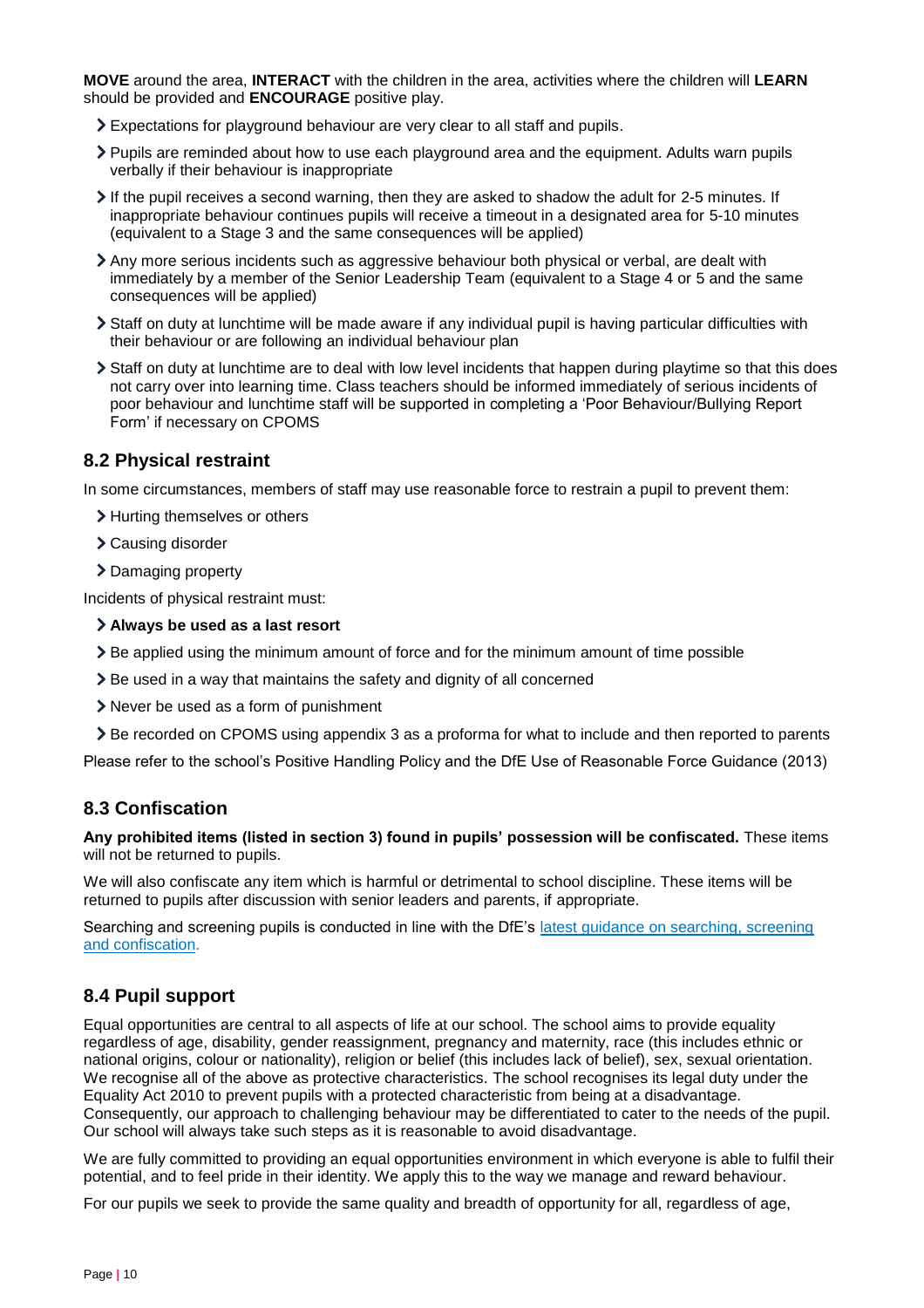race, religion or belief, colour, gender, sexual orientation, social background, special physical or educational needs.

We recognise that many pupils, at some time during their time at school, will require extra support in managing their behaviour. At these times the behaviour strategy may need to be adapted to support vulnerable pupils.

The school's special educational needs co-ordinator will evaluate a pupil who exhibits challenging behaviour to determine whether they have any underlying needs that are not currently being met.

Where necessary, support and advice will also be sought from specialist teachers, an educational psychologist, medical practitioners and/or others, to identify or support specific needs.

When acute needs are identified in a pupil, we will liaise with external agencies and plan support programmes for that child. We will work with parents to create the plan and review it on a regular basis.

#### **8.5 Monitoring and Additional Support**

At Greenbank Primary School, we adopt a proactive approach to behaviour management. Pupil's behaviour is reviewed regularly by the Welfare Officer and the Senior Leadership Team as part of the school monitoring cycle. Visits to the classroom are made to ensure procedures are adhered to and are consistent throughout.

Behaviour incidents are recorded from CPOMS and Stage 4 and 5 sheets are put into a Behaviour Database. This allows trends and patterns to be extracted. Information such as frequency of incidents, time of occurrence, staff allocating Stage 4 and 5's etc is available. This information enables staff to support pupils and identify those in need of support. The details also enable staff to establish accurately the types of behaviour that a pupil is exhibiting including identifying triggers.

Behaviour is regularly discussed at staff meetings and meetings of the Governing Body.

Occasionally it may be appropriate to implement additional intervention strategies. The Welfare Officer can support pupils causing concern. The Welfare Officer uses data from the behaviour database and, if appropriate the SNAP B Behaviour Assessment Tool, to identify any skills deficits that may need to be addressed for behaviour support strategies to be successful. Pupils are helped to develop these skills and move towards working on behaviour targets.

With parental permission, we may consult the Central Area Support Team, Educational Psychologist or other behaviour specialists to obtain further support and advice. For example:

- An Educational Psychologist assessment via a classroom observation, discussion with school and parents may be considered
- 1:1 targeted support from an Educational Psychologist or Access
- Early Help support for the family may be offered (if criteria is met.)

#### **8.6 Safeguarding**

The school recognises that changes in behaviour may be an indicator that a pupil is in need of help or protection. We will consider whether a pupil's misbehaviour may be linked to them suffering, or being likely to suffer, significant harm. Where this may be the case, we will follow our child protection and safeguarding policy.

Our Safeguarding Team are here to support pupils and their families by helping them to identify and remove any barriers to learning, whether in a personal or academic role.

We will provide interventions for pupils whose behaviour is, or potentially could become, a concern. The aim of these interventions is to provide a pro-active, rather than reactive, level of support. During Senior Leadership Team and Safeguarding Team meetings, allocated time is spent for staff to discuss pupils for whom there are concerns or those whose behaviour is causing concern. In response to these discussions we ensure that these pupils have appropriate support and interventions.

We will work closely with all staff, governors, outside agencies, pupils and their families.

At Greenbank Primary School we actively support any individual who is experiencing behavioural difficulties. Our Internal support services and pastoral systems our complemented by additional assistance from services including:

CAMHS partners - Children's and Adolescent Mental Health Service

Local Early Help Teams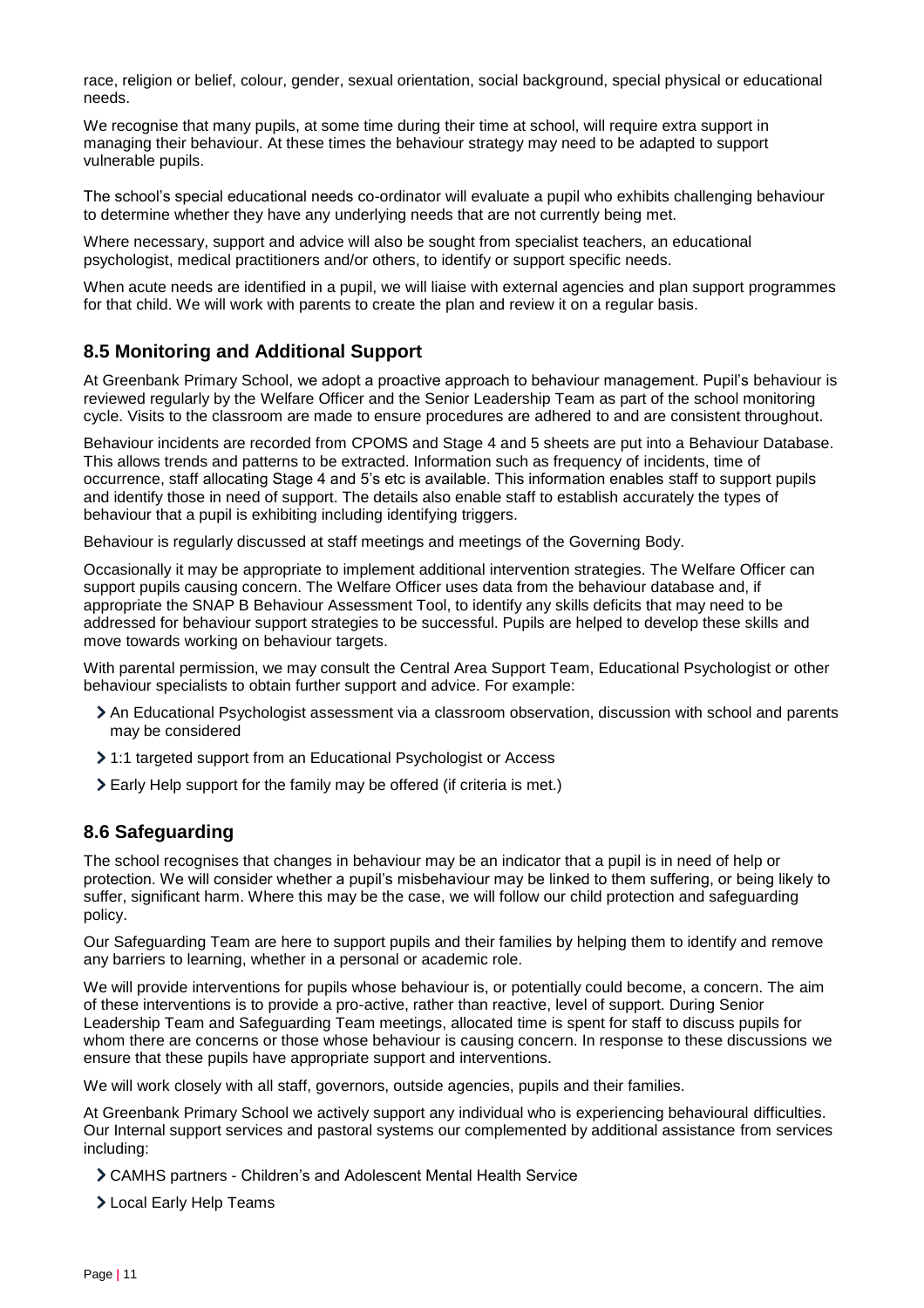- > The school's Educational Psychologist
- > School Health professionals
- > YPAS
- > Seedlings
- > Play Therapist

Referrals are made on a needs basis and are linked directly to priorities identified on individual pupil profiles.

#### **8.7 Detentions**

Teachers have a power to issue detention to pupils (aged under 18).

In Greenbank Primary School 'detention' usually takes place during playtimes or spending part of one or more lunchtimes in Behaviour Room depending on the level of unacceptable behaviour.

Parental consent is not required for detentions but the school will inform the parents. As with any disciplinary penalty, a member of staff will always act reasonably given all the circumstances, when imposing a detention.

Staff will allow reasonable time for the pupil to eat, drink and use the toilet when serving their detention. We will not issue detentions outside of school hours, unless the full agreement and support of the parents is obtained prior to this happening.

# **9. Pupil transition**

To ensure a smooth transition to the next year, pupils have transition sessions with their new teacher(s). In addition, staff members hold transition meetings.

To ensure behaviour is continually monitored and the right support is in place, information related to pupil behaviour issues may be transferred to relevant staff at the start of the term or year.

# **10. Training**

All staff have access to ongoing CPD to support with behaviour management. This CPD is targeted to their specific roles, responsibilities and individual training needs identified via school self-evaluation and appraisal.

Staff are provided with regular professional development opportunities linked to behaviour management and support through staff inset, staff meetings, coaching and modelling. They are supported by the Safeguarding Team and Senior Leadership Team when managing behaviour, identifying solutions and implementing these.

Staff may request to attend additional behaviour management training should they wish to do so.

## **11. Monitoring arrangements**

This behaviour policy will be reviewed by the Headteacher and full governing board annually. At each review, the policy will be approved by the Headteacher.

The written statement of behaviour principles (appendix 1) will be reviewed and approved by the full governing board annually.

## **12. Links with other policies**

This behaviour policy is linked to the following policies:

- > Exclusions policy
- Child protection and safeguarding policy
- > Anti-bullying policy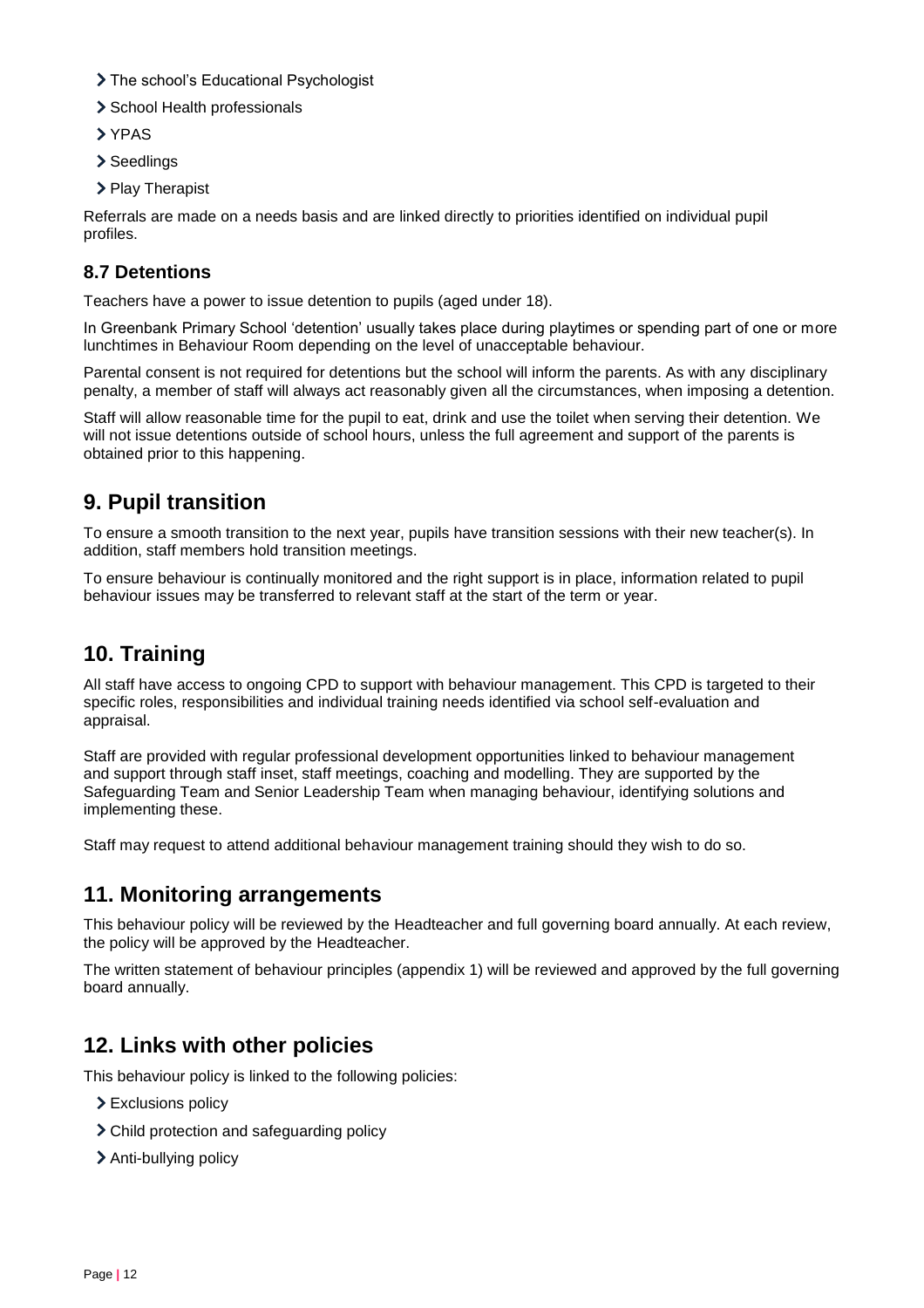# **Appendix 1: written statement of behaviour principles**

#### **Rationale and Purpose**

This Statement has been drawn up in accordance with the Education and Inspections Act 2006, and DfE guidance (The school behaviour policy: the role of the governing body). The purpose of this statement is to provide guidance for the Headteacher in drawing up the Behaviour Policy and discipline procedures at Greenbank Primary School so that it reflects the shared aspirations and beliefs of governors, staff and parents for the children in the school, as well as taking full account of law and guidance on behaviour matters. It is intended to help all school staff to be aware of and understand the extent of their powers in respect of discipline and sanctions and how to use them. Staff should be confident that they have the Governor's support when following this guidance.

This is a statement of principles, not practice: it is the responsibility of the Headteacher to draw up the Behaviour Policy at Greenbank Primary School, though she must take account of these principles when formulating this. The Headteacher is also asked to take account of the guidance in DfE publication Behaviour and Discipline in Schools: a guide for Headteachers and school staff.

The Behaviour and Discipline Policy must be publicised, in writing, to staff, parents/carers and children each year. It must also appear on the school's website.

#### **Principles**

- Every pupil understands they have the right to feel safe, valued and respected, and learn free from the disruption of others
- All pupils, staff and visitors are free from any form of discrimination
- Staff and volunteers set an excellent example to pupils at all times
- Rewards, sanctions and reasonable force are used consistently by staff, in line with the behaviour policy
- If The behaviour policy is understood by pupils and staff
- The exclusions policy explains that exclusions will only be used as a last resort, and outlines the processes involved in permanent and fixed-term exclusions
- $\triangleright$  Pupils are helped to take responsibility for their actions
- Families are involved in behaviour incidents to foster good relationships between the school and pupils' home life
- The school will seek advice and support from appropriate outside agencies where concerns arise over a child's behaviour

#### **Objectives**

- 1. To create an ethos of excellent behaviour in school. This will ensure that children are happy, secure and safe.
- 2. To ensure that all are treated consistently, fairly, shown respect and helped to promote good relationships.
- 3. To build a school community which values kindness, care, good humour, good temper, obedience and empathy for others.
- 4. To use good behaviour to promote community cohesion and good citizenship.
- 5. That all members of the school community are aware of and adhere to the principles and procedures set down in this policy.
- 6. That all pupils with Special Educational Needs and disability have those needs taken into account.

The governing board also emphasises that violence or threatening behaviour will not be tolerated in any circumstances.

This written statement of behaviour principles is reviewed and approved by the full governing board annually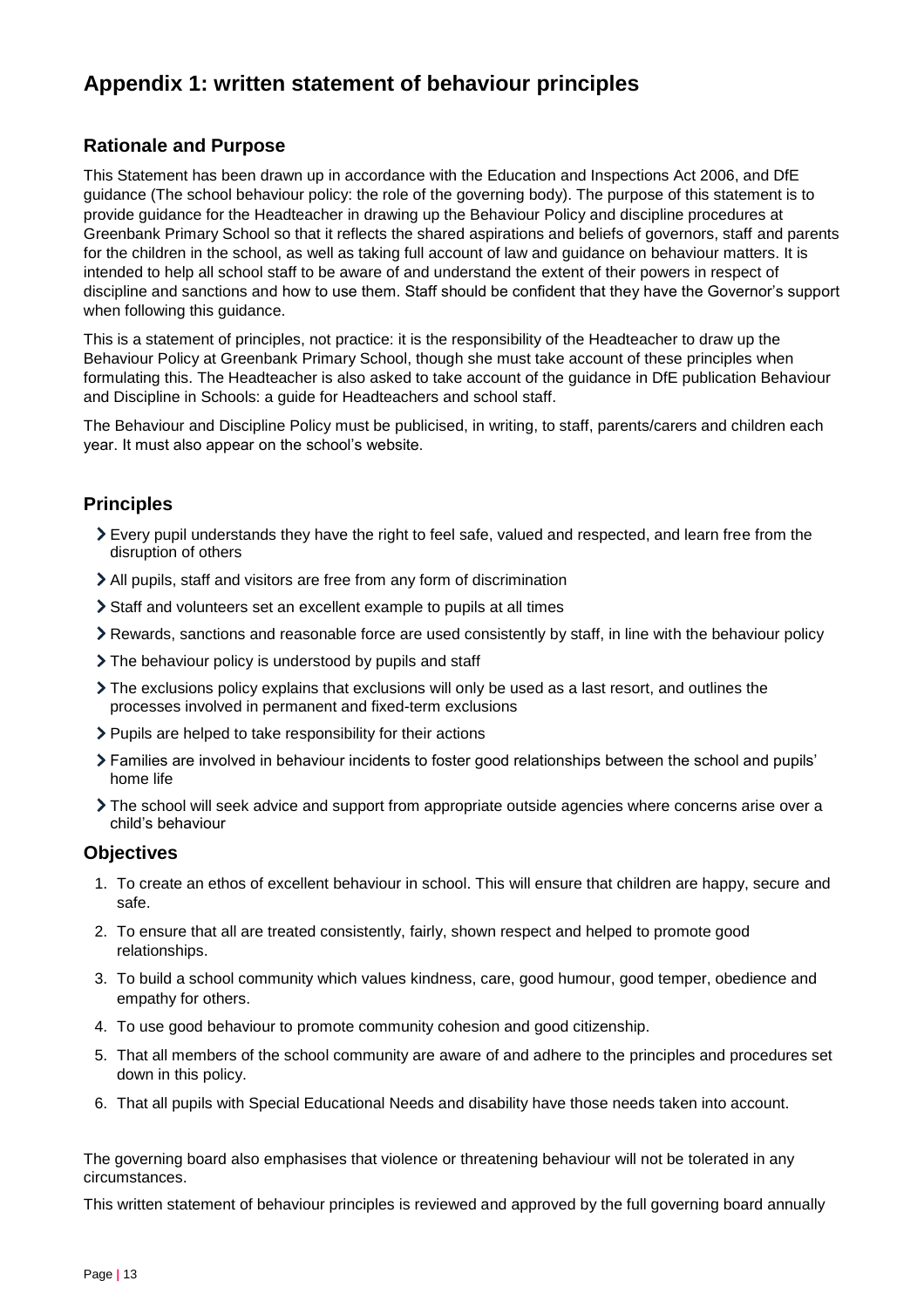**Appendix 2: Calm School Code**

# **Greenbank Primary School**



# **Calm School Code**

- > Act Kindly
- > Listen carefully
	- > Move calmly
	- > Speak nicely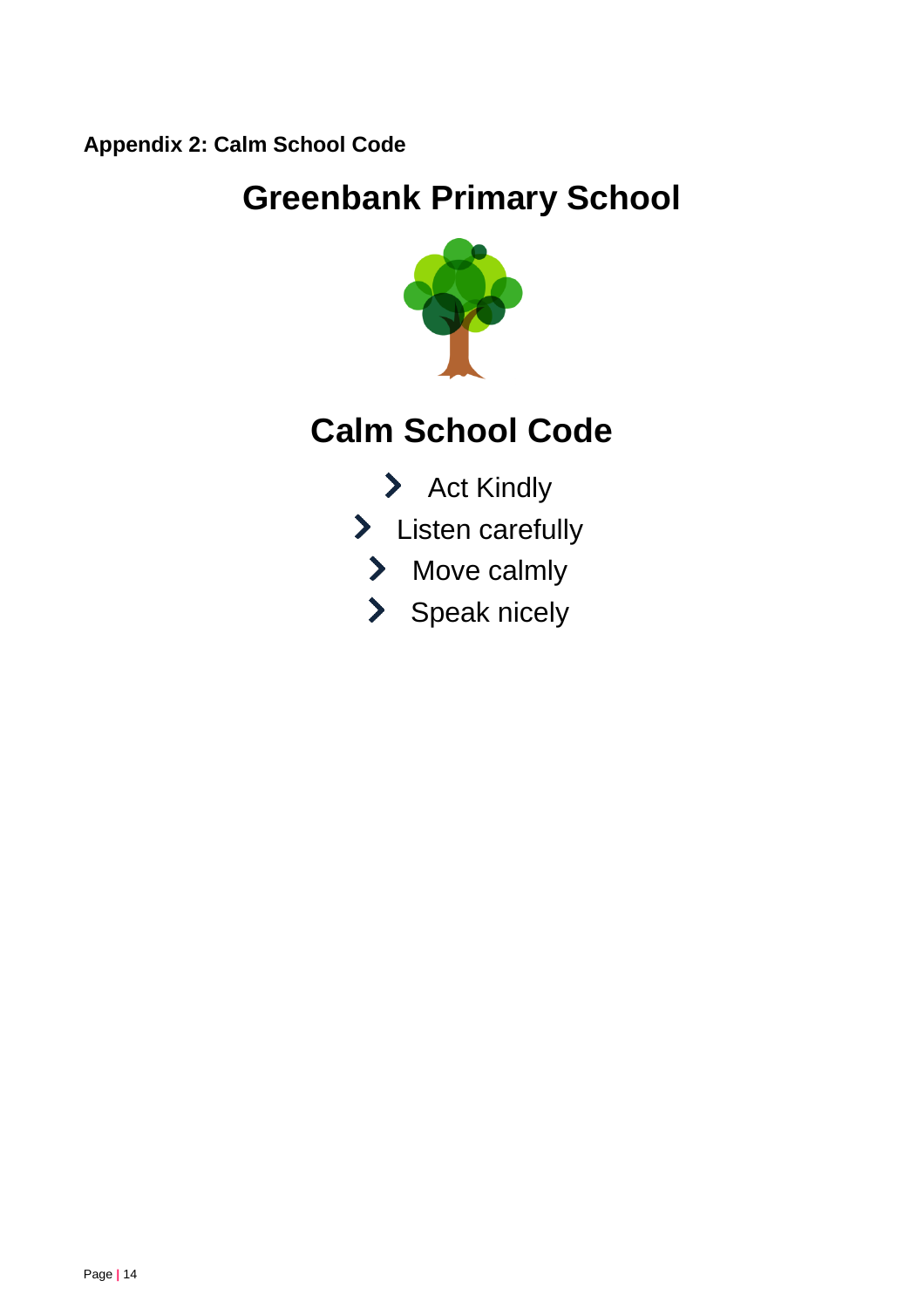# **Appendix 3: Proforma behaviour log for CPOMS**

| <b>PUPIL'S NAME:</b>                                                                                             |  |
|------------------------------------------------------------------------------------------------------------------|--|
| <b>NAME OF STAFF MEMBER</b><br><b>REPORTING THE INCIDENT:</b>                                                    |  |
| DATE:                                                                                                            |  |
| WHERE DID THE INCIDENT<br><b>TAKE PLACE?</b>                                                                     |  |
| WHEN DID THE INCIDENT<br><b>TAKE PLACE?</b><br>(BEFORE SCHOOL, AFTER<br>SCHOOL, LUNCHTIME,<br><b>BREAK TIME)</b> |  |
| <b>WHAT HAPPENED?</b>                                                                                            |  |
| WHO WAS INVOLVED?                                                                                                |  |
| <b>WHAT ACTIONS WERE</b><br>TAKEN, INCLUDING ANY<br>SANCTIONS?                                                   |  |
| IS ANY FOLLOW-UP ACTION<br>NEEDED? IF SO, GIVE<br><b>DETAILS</b>                                                 |  |
| PEOPLE INFORMED OF THE<br><b>INCIDENT (STAFF,</b><br><b>GOVERNORS, PARENTS,</b><br>POLICE):                      |  |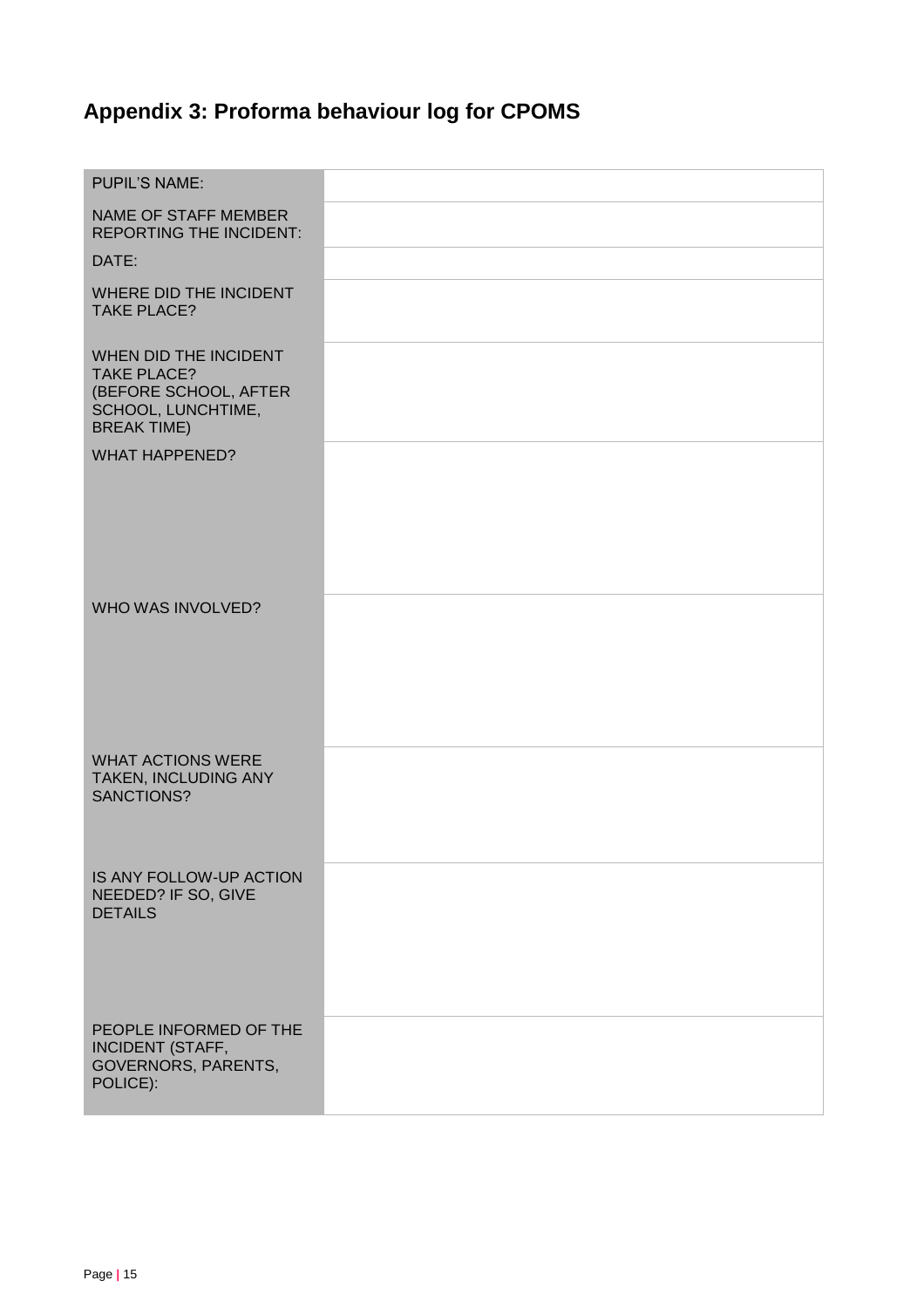## **Appendix 5a:**



# **Stage 4**

| Name:  | Date:         |
|--------|---------------|
| Class: | Staff member: |

**Our Calm School Code is:**

- **Act Kindly**
- **Listen carefully**
- **Move calmly**
- **Speak nicely**

#### To be completed by the child during playtime or lunchtime

| My wrong behaviour choice: |  |
|----------------------------|--|
|                            |  |
|                            |  |
|                            |  |
|                            |  |
|                            |  |
|                            |  |
|                            |  |
|                            |  |
|                            |  |
|                            |  |
|                            |  |
|                            |  |
|                            |  |
| What I should have done:   |  |
|                            |  |
|                            |  |
|                            |  |
|                            |  |
|                            |  |
|                            |  |
|                            |  |
|                            |  |
|                            |  |
|                            |  |
|                            |  |
|                            |  |
| What I will do next:       |  |
|                            |  |
|                            |  |
|                            |  |
|                            |  |
|                            |  |
|                            |  |
|                            |  |
|                            |  |
|                            |  |
|                            |  |
|                            |  |
|                            |  |

#### To be completed by the staff member involved

| Additional comments:                                       |  |
|------------------------------------------------------------|--|
| Details of actions for Stage<br>$1 - 4$                    |  |
|                                                            |  |
| Is the child ready to return to<br>class with their peers? |  |

When this form is complete it should be handed to the Welfare Officer and the details of incident logged on CPOMS.